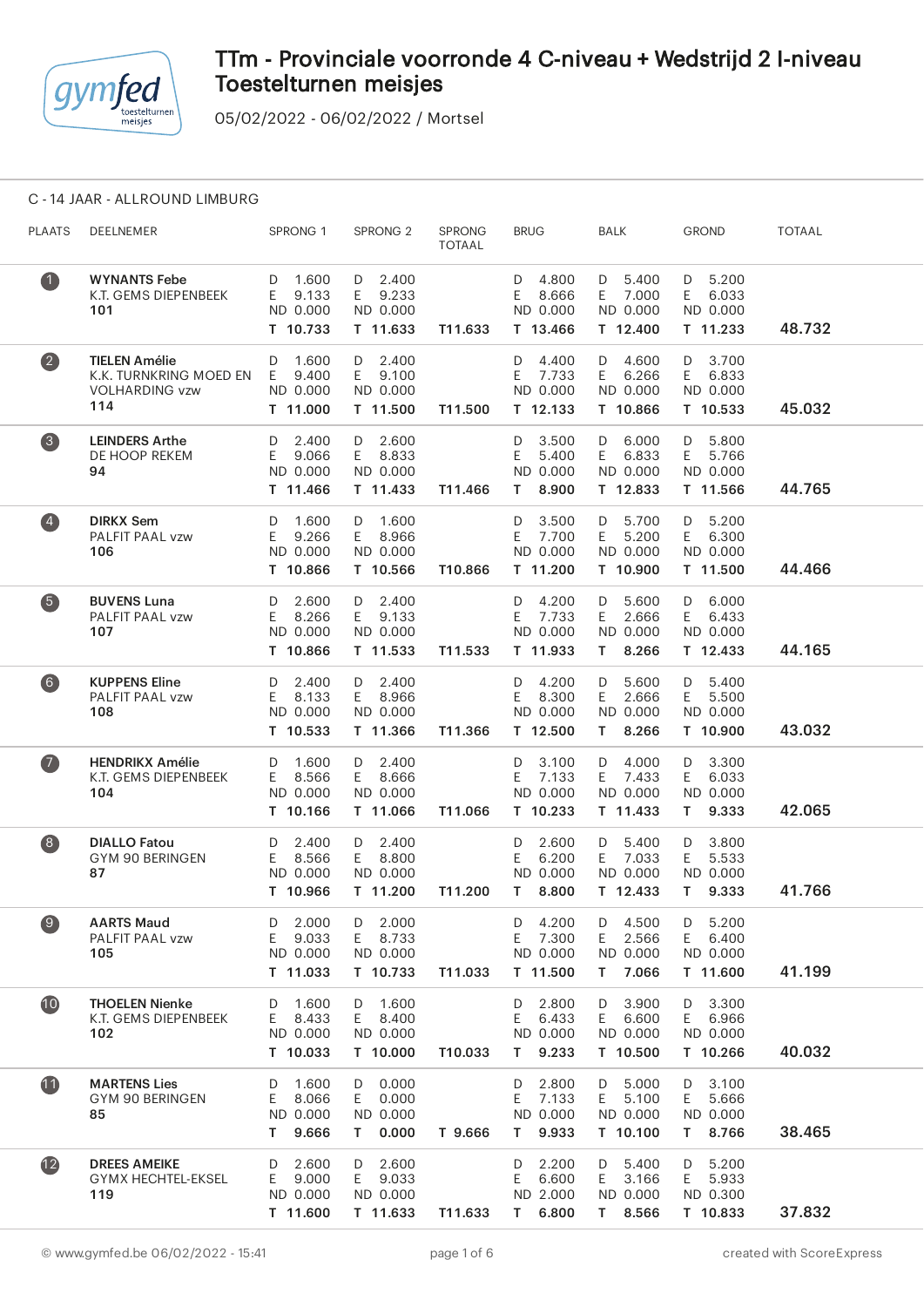

05/02/2022 - 06/02/2022 / Mortsel

| <b>PLAATS</b> | <b>DEELNEMER</b>                           | SPRONG <sub>1</sub>                                | SPRONG <sub>2</sub>                               | <b>SPRONG</b><br><b>TOTAAL</b> | <b>BRUG</b>                                     | BALK                                           | <b>GROND</b>                                    | TOTAAL |
|---------------|--------------------------------------------|----------------------------------------------------|---------------------------------------------------|--------------------------------|-------------------------------------------------|------------------------------------------------|-------------------------------------------------|--------|
| 13            | <b>AERTS Maya</b><br>GYM 90 BERINGEN<br>86 | 2.400<br>D.<br>8.666<br>Е.<br>ND 0.000<br>T 11.066 | 2.400<br>D<br>8.666<br>E.<br>ND 0.000<br>T 11.066 | T11.066                        | $D = 2.200$<br>5.033<br>Ŀ.<br>ND 2.000<br>5.233 | 4.800<br>D<br>3.866<br>E.<br>ND 0.000<br>8.666 | 4.500<br>D<br>5.800<br>E.<br>ND 0.000<br>10.300 | 35.265 |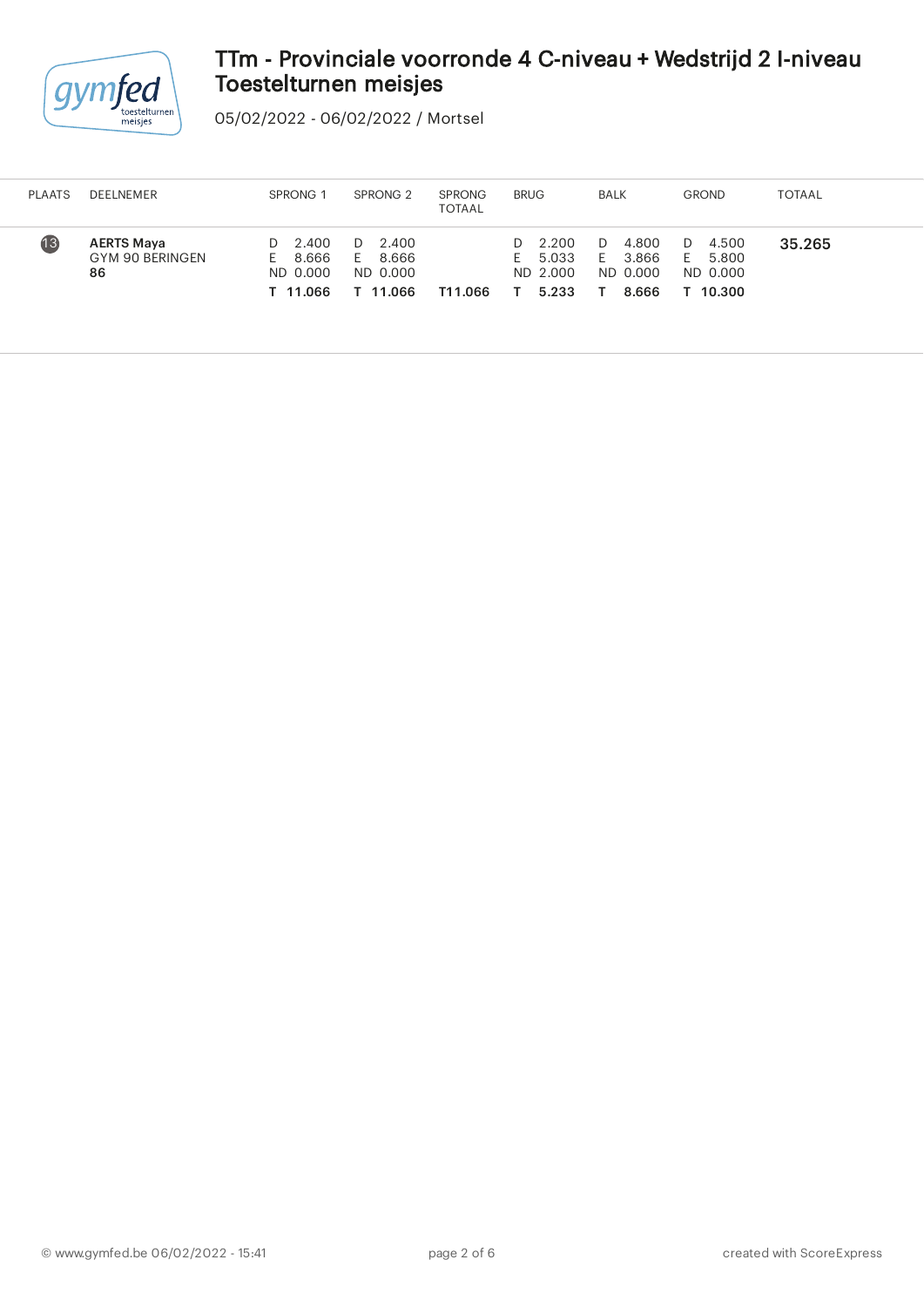

05/02/2022 - 06/02/2022 / Mortsel

### C - 15 JAAR - ALLROUND LIMBURG

| <b>PLAATS</b>                                  | <b>DEELNEMER</b>                               | SPRONG <sub>1</sub>                                | SPRONG <sub>2</sub>                                | <b>SPRONG</b><br><b>TOTAAL</b> | <b>BRUG</b>                                     | <b>BALK</b>                                     | <b>GROND</b>                                       | <b>TOTAAL</b> |
|------------------------------------------------|------------------------------------------------|----------------------------------------------------|----------------------------------------------------|--------------------------------|-------------------------------------------------|-------------------------------------------------|----------------------------------------------------|---------------|
| $\left( \begin{matrix} 1 \end{matrix} \right)$ | <b>LAEVEREN Kato</b><br>PALFIT PAAL vzw<br>175 | 2.000<br>D.<br>8.933<br>F.<br>ND 0.000<br>T 10.933 | 2.400<br>D.<br>8.600<br>E.<br>ND 0.000<br>T 11.000 | T11.000                        | 3.300<br>D.<br>5.366<br>F.<br>ND 0.000<br>8.666 | 5.100<br>D.<br>4.233<br>H<br>ND 0.000<br>9.333  | 5.200<br>D.<br>5.466<br>F.<br>ND 0.000<br>T 10.666 | 39.665        |
| $\left( 2\right)$                              | <b>CLAES</b> Lena<br>PALFIT PAAL vzw<br>174    | 2.400<br>D.<br>8.233<br>F.<br>ND 0.000<br>T 10.633 | 2.000<br>D.<br>8.300<br>F.<br>ND 0.000<br>T 10.300 | T10.633                        | 2.800<br>D.<br>5.533<br>F.<br>ND 0.000<br>8.333 | 5.000<br>D.<br>4.333<br>F.<br>ND 0.100<br>9.233 | 5.600<br>D.<br>4.066<br>F.<br>ND 0.000<br>9.666    | 37.865        |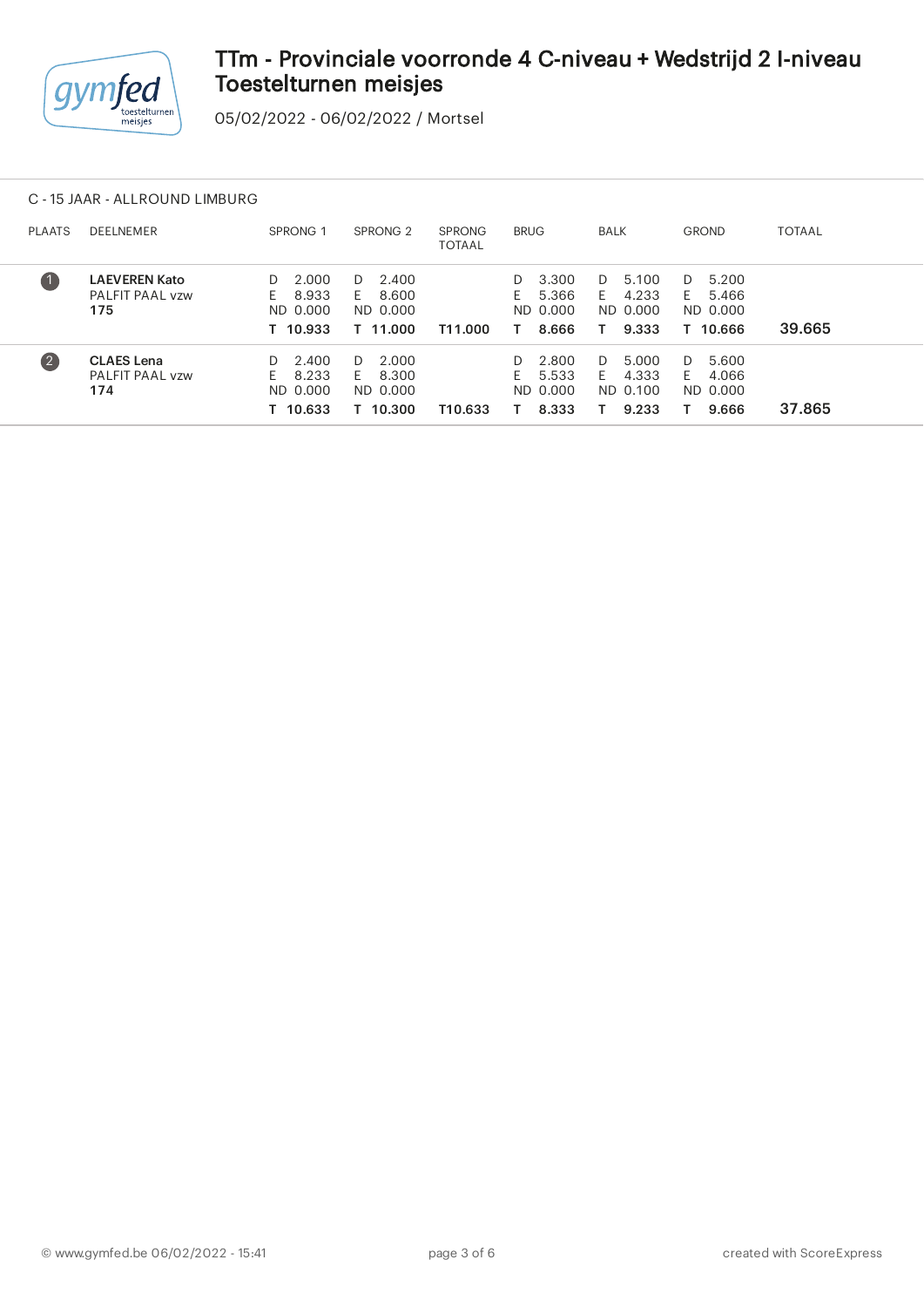

05/02/2022 - 06/02/2022 / Mortsel

#### C - 16 JAAR - ALLROUND LIMBURG

| <b>PLAATS</b>     | <b>DEELNEMER</b>                                       | SPRONG 1                                           | SPRONG <sub>2</sub>                                | <b>SPRONG</b><br>TOTAAL | <b>BRUG</b>                                        | <b>BALK</b>                                        | <b>GROND</b>                                      | <b>TOTAAL</b> |
|-------------------|--------------------------------------------------------|----------------------------------------------------|----------------------------------------------------|-------------------------|----------------------------------------------------|----------------------------------------------------|---------------------------------------------------|---------------|
| $\bullet$         | <b>VANLOFFELT Alana</b><br>K.T. GEMS DIEPENBEEK<br>205 | 2.400<br>D<br>E.<br>9.000<br>ND 0.000<br>T 11.400  | 2.400<br>D.<br>9.133<br>F.<br>ND 0.000<br>T 11.533 | T11.533                 | 2.100<br>D<br>F.<br>6.666<br>0.000<br>ND.<br>8.766 | 6.200<br>D<br>7.133<br>E<br>ND 0.000<br>T 13.333   | 5.000<br>D<br>6.166<br>F.<br>ND 0.000<br>T 11.166 | 44.798        |
| $\left( 2\right)$ | <b>SMETS Aagje</b><br>K.T. GEMS DIEPENBEEK<br>204      | 2.600<br>D<br>8.600<br>E.<br>ND 0.100<br>T 11.100  | 2.600<br>D.<br>8.933<br>E.<br>ND 0.000<br>T 11.533 | T11.533                 | 2.500<br>D<br>E.<br>6.000<br>ND 0.000<br>8.500     | 5.400<br>D.<br>5.133<br>F.<br>ND 0.000<br>T 10.533 | 4.500<br>D.<br>4.400<br>F.<br>ND 0.000<br>8.900   | 39.466        |
| $\left(3\right)$  | <b>GOEMANS Marie</b><br>TURNKRING BILZEN vzw<br>201    | 1.600<br>D.<br>F.<br>9.166<br>ND 0.000<br>T 10.766 | 2.400<br>D.<br>9.000<br>F.<br>ND 0.000<br>T 11.400 | T11.400                 | 2.800<br>D.<br>F.<br>6.600<br>ND 0.000<br>9.400    | 4.300<br>D.<br>2.433<br>F.<br>ND 0.000<br>6.733    | 3.900<br>D.<br>4.966<br>F.<br>ND 0.000<br>8.866   | 36.399        |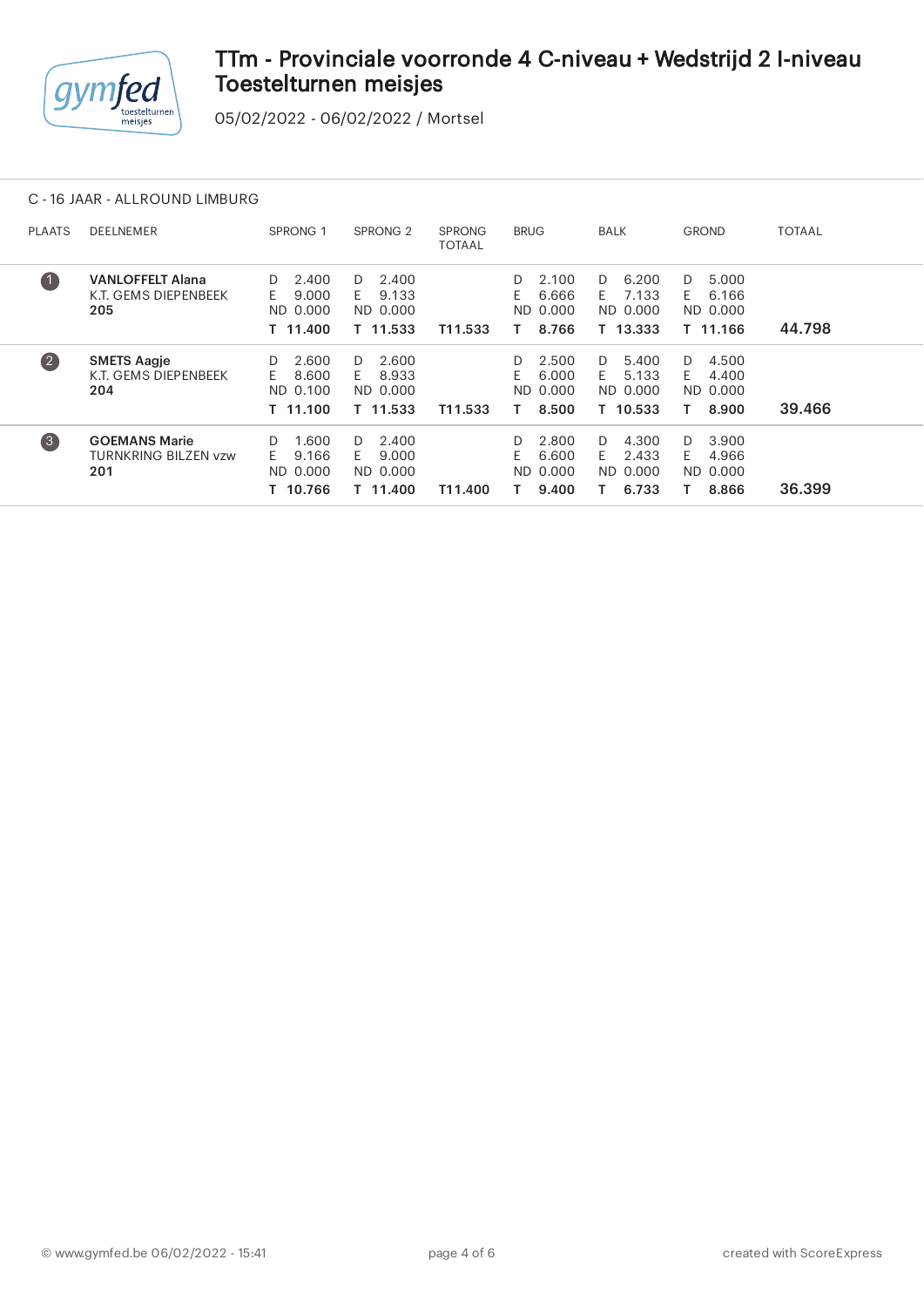

05/02/2022 - 06/02/2022 / Mortsel

### C - 17 JAAR - ALLROUND LIMBURG

| <b>PLAATS</b>    | <b>DEELNEMER</b>                                                     | SPRONG <sub>1</sub>                               | SPRONG <sub>2</sub>                                  | <b>SPRONG</b><br><b>TOTAAL</b> | <b>BRUG</b>                                           | <b>BALK</b>                                        | <b>GROND</b>                                         | <b>TOTAAL</b> |  |
|------------------|----------------------------------------------------------------------|---------------------------------------------------|------------------------------------------------------|--------------------------------|-------------------------------------------------------|----------------------------------------------------|------------------------------------------------------|---------------|--|
| $\bullet$        | <b>BIJNENS Stien</b><br><b>GYMX HECHTEL-EKSEL</b><br>71              | 2.400<br>D<br>8.033<br>E.<br>ND 0.000<br>T 10.433 | 2.400<br>D<br>7.833<br>F.<br>ND 0.000<br>T 10.233    | T10.433                        | 2.100<br>D.<br>6.566<br>E.<br>ND 0.000<br>8.666<br>Τ. | 5.800<br>D<br>6.066<br>E.<br>ND 0.000<br>T 11.866  | 5.200<br>D<br>7.000<br>E.<br>ND 0.000<br>T 12.200    | 43.165        |  |
| $\bullet$        | <b>HANECA Louisa</b><br><b>TURNKRING BILZEN vzw</b><br>77            | 3.200<br>D<br>7.833<br>E.<br>ND 0.000<br>T 11.033 | 3.200<br>D<br>7.266<br>E.<br>ND 0.000<br>T 10.466    | T11.033                        | 2.700<br>D.<br>E.<br>6.000<br>ND 0.000<br>8.700<br>Τ. | 4.600<br>D<br>6.666<br>E.<br>ND 0.000<br>T 11.266  | 5.600<br>D<br>E.<br>6.566<br>ND 0.000<br>T 12.166    | 43.165        |  |
| 3                | <b>BEULLENS Silke</b><br>K.T. GEMS DIEPENBEEK<br>53                  | 2.400<br>D<br>8.633<br>E.<br>ND 0.000<br>T 11.033 | 2.400<br>D<br>7.633<br>E.<br>ND 0.000<br>T 10.033    | T11.033                        | 2.500<br>D.<br>F.<br>5.866<br>ND 0.000<br>8.366<br>Τ. | 5.200<br>D<br>5.333<br>E.<br>ND 0.000<br>T 10.533  | 5.800<br>D<br>5.633<br>E.<br>ND 0.000<br>T 11.433    | 41.365        |  |
| $\overline{4}$   | <b>MATHEVE KAREN</b><br>JONG & SPORTIEF<br><b>LEOPOLDSBURG</b><br>74 | 2.400<br>D<br>8.000<br>E.<br>ND 0.000<br>T 10.400 | 2.400<br>D<br>7.266<br>E.<br>ND 0.000<br>9.666<br>Τ. | T10.400                        | 1.900<br>D.<br>6.533<br>E.<br>ND 0.000<br>8.433<br>T. | 4.500<br>D.<br>6.866<br>E.<br>ND 0.000<br>T 11.366 | 4.200<br>D<br>6.300<br>E.<br>ND 0.000<br>T 10.500    | 40.699        |  |
| $\left(5\right)$ | <b>BERX Fran</b><br>K.T. GEMS DIEPENBEEK<br>54                       | 2.600<br>D<br>8.400<br>E.<br>ND 0.000<br>T 11.000 | 2.600<br>D<br>7.366<br>E.<br>ND 0.000<br>9.966<br>T. | T11.000                        | 3.000<br>D<br>E<br>6.333<br>ND 0.000<br>9.333<br>T.   | 4.700<br>D<br>5.800<br>E.<br>ND 0.000<br>T 10.500  | 4.700<br>D<br>5.033<br>E.<br>ND 0.000<br>9.733<br>Τ. | 40.566        |  |